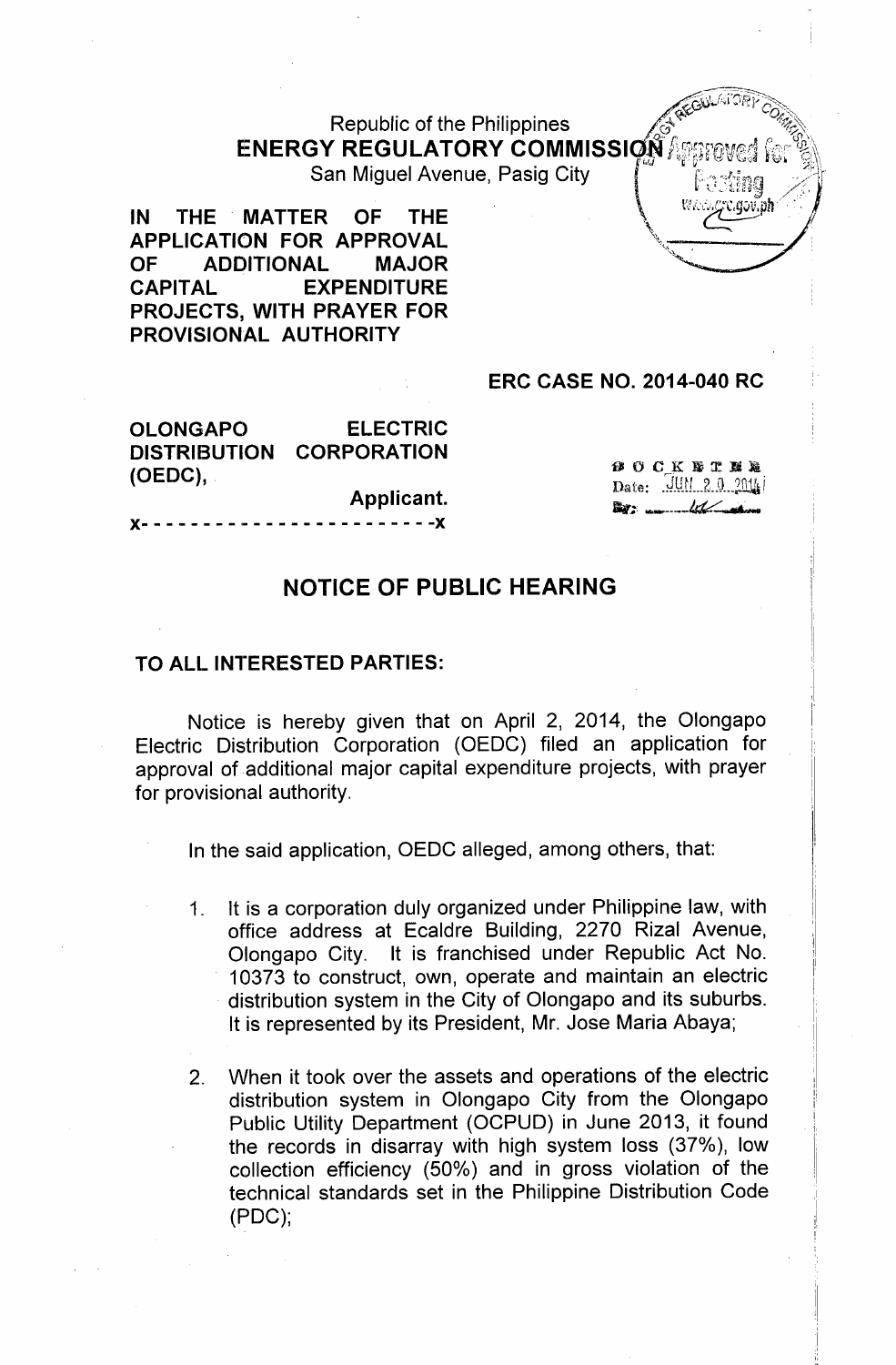,

- 3. It, thus, had to undertake several additional major capital expenditure projects to stem the losses and bring its distribution system up to technical standards;
- 4. It, therefore, seeks approval of the proposed additional Major Capital Expenditure Projects:

| <b>EMERGENCY CAPEX PROJECTS</b>                                  | <b>AMOUNT (PhP)</b> |  |  |  |
|------------------------------------------------------------------|---------------------|--|--|--|
| CAPEX to Improve Billing and Collection System                   |                     |  |  |  |
| Non-technical loss reduction project, including meter change-out | 122,434,717.00      |  |  |  |
| Data Gathering Procedures and Database Build-Up on the           |                     |  |  |  |
| Existing Distribution Assets of OEDC and their Electrical        |                     |  |  |  |
| Relationship and Location                                        | 6,582,285.0D        |  |  |  |
| <b>Acquisition and Installation of Feeder Meters</b>             | 419,900.0D          |  |  |  |
| CAPEX to Improve Reliability, Safety and Efficiency of the       |                     |  |  |  |
| <b>Distribution System</b>                                       |                     |  |  |  |
| Replacement of the 5 MVA, 69/4.16 kV Power Transformer to        |                     |  |  |  |
| 15/20 MVA, 69/13.8 kV Power Transformer of CBMU Substation       | 49,630,656.0D       |  |  |  |
| Conversion of CBMU 4.16 kV feeder to 13.8 kV system              | 41,500,088.0D       |  |  |  |
| Line Rehabilitation and Reconductoring of OEDC's Medium-         |                     |  |  |  |
| <b>Voltage Distribution Lines</b>                                | 21,859,968.00       |  |  |  |
| Optimization of Distribution Transformer (DT) Utilization (buy-  |                     |  |  |  |
| out/replacement of customer-owned DTs with Utility-owned DTs)    |                     |  |  |  |
| and Load Centering                                               | 52,758,228.00       |  |  |  |
| <b>SUB-TOTAL (PhP)</b>                                           | 165,748,940.00      |  |  |  |
| <b>GRAND TOTAL (PhP)</b>                                         | 295,185,842.00      |  |  |  |

## 5. Shown below is a simulation of the estimated rate impact of the proposed additional Major Capital Expenditure Projects:

|                                                        | A.1<br>Meter Change-<br>out and<br>Clustering | A.2<br>Data Gathering<br>Procedures<br>and Database<br>Build-Up | A.3<br>Acquisition &<br>Installation of<br><b>Feeder Meters</b> | A.4<br>Replacement<br>of 5 MVA<br>Transformer @<br><b>CBMU</b> | A.5 Conversion<br>of CBMU Line | A.6<br>Rehabilitation &<br>Reconductoring<br>of Medium<br>Voltage Line | A.7<br>DТ<br>Optimization &<br>Load Centering | TOTAL             |
|--------------------------------------------------------|-----------------------------------------------|-----------------------------------------------------------------|-----------------------------------------------------------------|----------------------------------------------------------------|--------------------------------|------------------------------------------------------------------------|-----------------------------------------------|-------------------|
| Project<br>Total<br>Cost, Peso                         | 122.434,717.00                                | 6,582,285.00                                                    | 419,900.00                                                      | 49,630,656.00                                                  | 41,500,088.00                  | 21,859,968.00                                                          | 52,758,228.00                                 | 295,185,842.00    |
| <b>Working</b><br>Add:<br>(7.8% of<br>Capital<br>OPEX) | 1.378.843.00                                  | 74,129.00                                                       | 4,729.00                                                        | 558,934.00                                                     | 467,368.00                     | 246,184.00                                                             | 594,156.00                                    | 3 \$24,343.00     |
| Total Asset Base<br>subject to Return                  | 123,813,560.00                                | 6.656.414.00                                                    | 424 629.00                                                      | 50.189,590.00                                                  | 41,967,456.00                  | 22,106,152.00                                                          | 53,352,384.00                                 | 298, \$10, 185.00 |
| Rate<br>Return on<br>Base/WACC                         | 14.97%                                        | 14.97%                                                          | 14.97%                                                          | 14.97%                                                         | 14.97%                         | 14.97%                                                                 | 14.97%                                        | 14.97%            |
| Revenue<br>Annual<br>Requirement,<br><b>ARR</b>        |                                               |                                                                 |                                                                 |                                                                |                                |                                                                        |                                               |                   |
| 1. OPEX                                                | 17.677.475.00                                 | 950.369.00                                                      | 60.626.00                                                       | 7,165,816.00                                                   | 5,991,901.00                   | 3,156,205.00                                                           | 7.617.384.00                                  | 42,619,776.00     |
| 2. Return<br>on<br>Capital                             | 18.534.890.00                                 | 996,465.00                                                      | 63.567.00                                                       | 7.513.382.00                                                   | 6,282,528.00                   | 3,309,291.00                                                           | 7,986,852.00                                  | 44,686,975.00     |
| 3. Depreciation                                        | 7,652,170.00                                  | 411,393.00                                                      | 26.244.00                                                       | 3,101,916.00                                                   | 2.593.756.00                   | 1,366,248.00                                                           | 3,297,389.00                                  | 18,449,115.00     |
| <b>Total ARR</b>                                       | 43,864,534.00                                 | 2,358,227.00                                                    | 150,437.00                                                      | 17,781,114.00                                                  | 14,868,185.00                  | 7.831.744.00                                                           | 18,901,625.00                                 | 105,755,866.00    |
| Sales.<br>Energy<br><b>kWh</b>                         | 211,992,606.00                                | 211,992.606.00                                                  | 211 992,606.00                                                  | 211,992,606.00                                                 | 211,992,606.00                 | 211,992,606.00                                                         | 211,992,606.00                                | 211,992,606.00    |
| Rate<br>Impact,<br>PhP/kWh                             | 0.2069                                        | 0.0111                                                          | 0.0007                                                          | 0.0839                                                         | 0.0701                         | 0.0369                                                                 | 0.0892                                        | 0.4989            |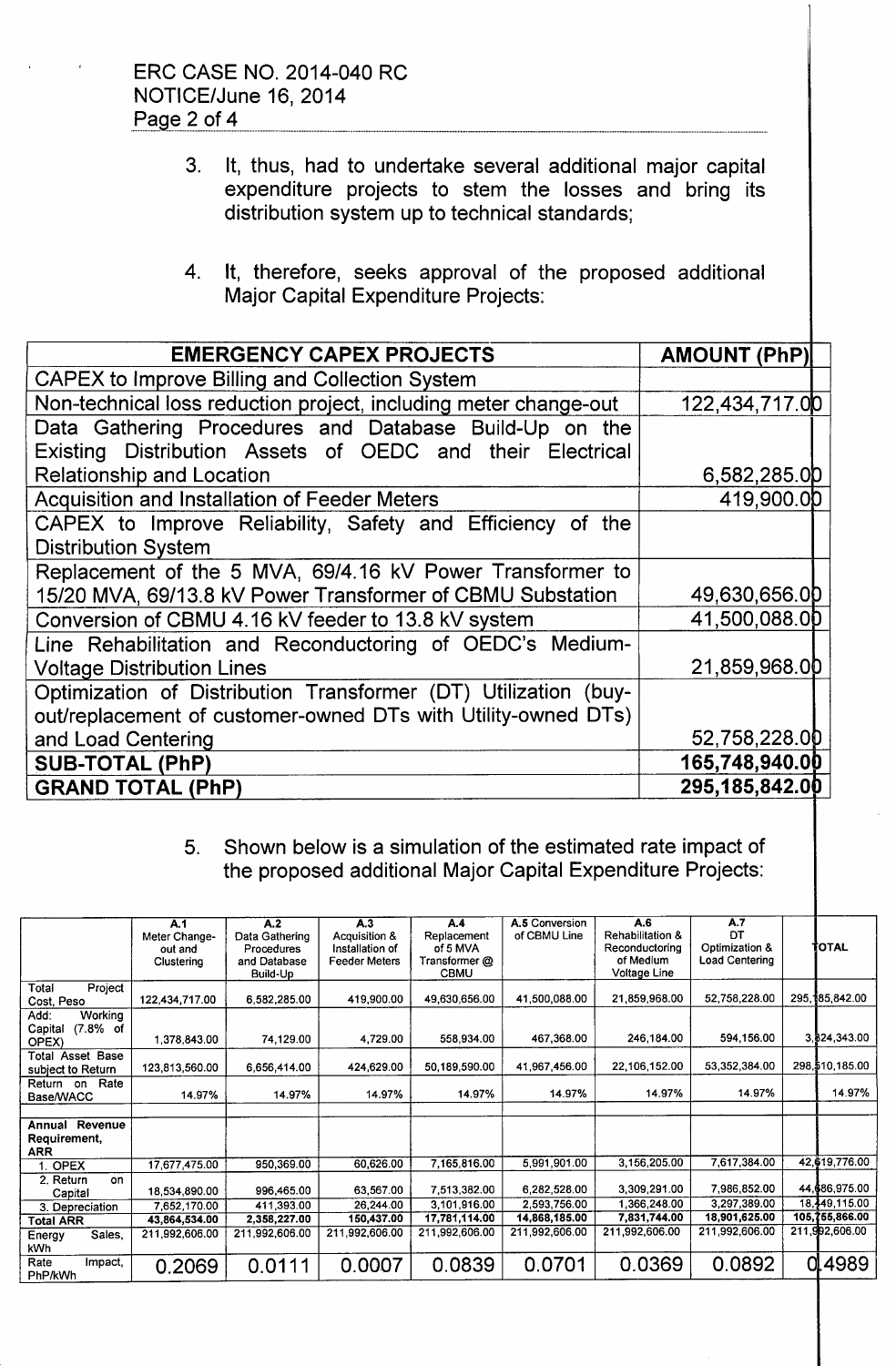6. It prays that upon receipt by the Commission of the instant application, a provisional authority be issued authorizing it to implement the proposed major capital expenditure projects and, after due notice and hearing, a Decision be issued approving the proposed major capital projects with finality.

 $\mathbf{I}$ 

The Commission has set the application for jurisdictional hearing, expository presentation, pre-trial conference and evidentiary hearing on July 11, 2014 (Friday) at ten o'clock in the morning (10:00 A.M.) at the 2<sup>nd</sup> Floor, Max Restaurant, No. 16 Magsaysay Drive, Olongapo City.

All persons who have an interest in the subject matter of the proceeding may become a party by filing, at least five (5) days prior to the initial hearing and subject to the requirements in the ERC's Rules of Practice and Procedure, a verified petition with the Commission giving the docket number and title of the proceeding and stating: (1) the petitioner's name and address; (2) the nature of petitioner's interest in the subject matter of the proceeding, and the way and manner in which such interest is affected by the issues involved in the proceeding; and (3) a statement of the relief desired.

All other persons who may want theirs views known to the Commission with respect to the subject matter of the proceeding may file their opposition to the application or comment thereon at any stage of the proceeding before the applicant concludes the presentation of its evidence. No particular form of opposition or comment is required, but the document, letter or writing should contain the name and address of such person and a concise statement of the opposition or comment and the grounds relied upon.

All such persons who may wish to have a copy of the application may request the applicant, prior to the date of the initial hearing, that they be furnished with a copy of the application. The applicant is hereby directed to furnish all those making a request with copies of the application and its attachments, subject to reimbursement of reasonable photocopying costs. Likewise, any such person may examine the application and other pertinent records filed with the Commission during the usual office hours.